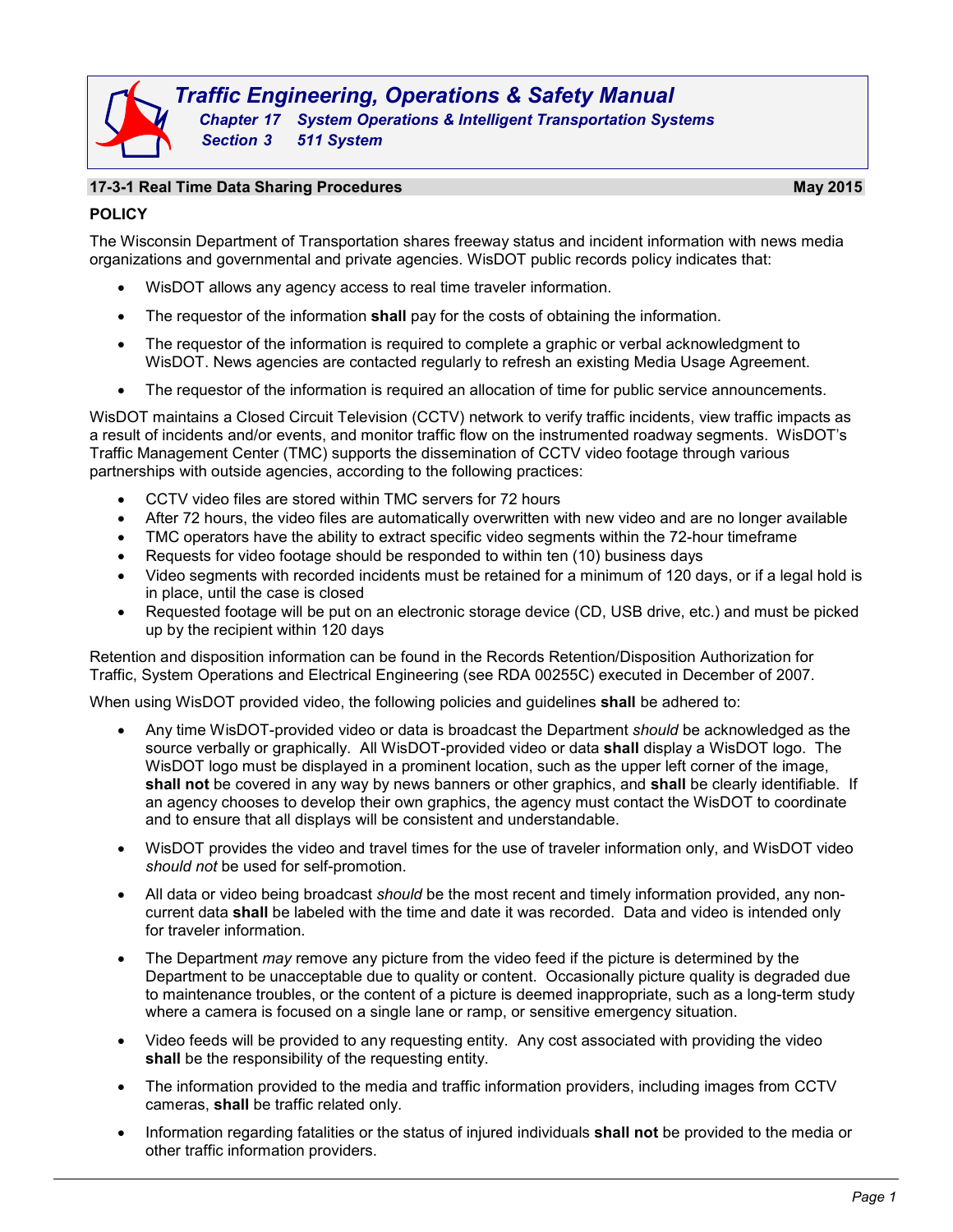• Images showing fatalities, injured individuals or other details that could violate individual privacy **shall not** be released to the media or to any other traffic information providers.

For inquiries regarding video or travel time information, contact the Traffic Management Center at [statewide.toc@dot.state.wi.us](mailto:statewide.toc@dot.state.wi.us) or (414) 227-2166.

## **USING VIDEO FOR TRAFFIC ENGINEERING AND OPERATIONS**

Archived video can also be used for analyzing new traffic flow patterns, intersection operations and work zone strategies. Prior to the implementation of a new pattern or strategy, the TMC Traffic Management Unit Supervisor *should* be notified of the study location within three days prior to implementation. Notification will provide Control Room operators or shift supervisors preparation time for archiving certain camera footage in such locations.

Cameras *should* be used for the highest value of activity (i.e., capture as much traffic operations related video information as possible rather than focusing on a single lane or movement). All WisDOT personnel have a responsibility to maintain, dispose of, communicate on and release video in line with this overall policy.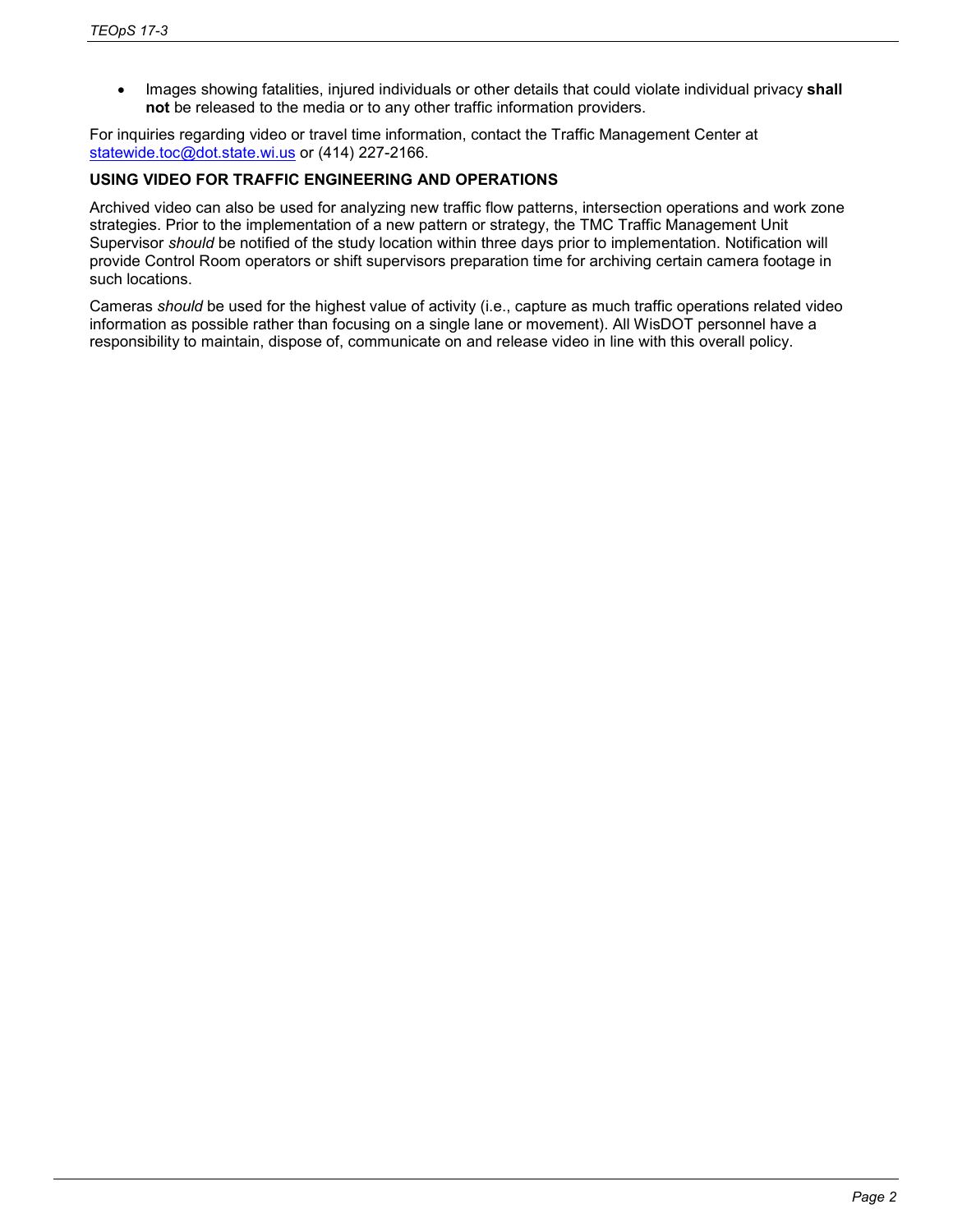

**Wisconsin Department of Transportation** 

**DATE** 

**BUREAU OF TRAFFIC OPERATIONS Statewide Traffic Operations Center** 

433 W. St. Paul Avenue, Suite 300 Milwaukee, WI 53203 Telephone: (414) 227-2166 Facsimile: (FAX): (414) 227-2165

The Wisconsin Department of Transportation (WisDOT) Traffic Operations Center (STOC) agrees to provide a feed from our CCTV system to your agency. By your acknowledgement below, you agree to abide by the WisDOT policies regarding the use of travel times, freeway camera images, and other travel information that goes out to the public that is provided by WisDOT.

This agreement (hereinafter "Agreement") is an Agreement between the Wisconsin Department of Transportation and (hereinafter "USER"), to obtain access to the WisDOT Closed Circuit Television Camera System (hereinafter "CCTV").

This Agreement shall remain in effect until USER or WisDOT gives written notice to terminate the Agreement. Thereafter, access to the CCTV will be terminated, unless a new Agreement is signed by the USER and approved by WisDOT. WisDOT reserves the right to cancel this Agreement at any time and for any reason, upon the giving of 5 days notice to the USER.

The undersigned USER agrees to hold WisDOT harmless from and against any and all liability and expense caused by the omission of the USER, its agents, officers and employees, in the use, possession, or dissemination of information made available from the CCTV system. The obligations assumed by the USER pursuant to this Agreement shall survive the termination of the Agreement. The USER understands and agrees that it has no claim, right, cause of action, or right of recourse based upon WisDOT's election to terminate this Agreement.

"Access to Live Video" is defined as that video provided by the CCTV developed for traffic management and provided by the WisDOT STOC. This Agreement outlines the use of the CCTV system, which provides realtime traffic information to USERS. The following provisions and responsibilities are provided to ensure that the system is accessed and its information used for this purpose and this purpose alone:

- USERS are responsible for set-up of necessary equipment at the WisDOT STOC in order to obtain the video feed. The USER is exclusively responsible for any costs related to the purchase and installation of said equipment. WisDOT personnel have the exclusive right to determine at what location within the STOC a USER'S equipment may be placed, and reserve the right to inspect the installation of all USERS' equipment. Under no circumstances will the placement and installation of said equipment interfere with STOC equipment or the activities of the STOC. The service, maintenance, and upkeep of any and all of USER'S installed equipment, is exclusively the responsibility of USER. WisDOT personnel must be given at least 2 working days' advance notice of any maintenance or repair visits of USER, its employees, agents, or representatives.
- USERS must give proper recognition for the source of the data by displaying a recognizable version of the WisDOT logo on the screen. An authorized logo will be provided upon request.
- USERS of WisDOT provided video or data are required to provide a minimal amount of airtime to WisDOT for Public Service Announcements.
- USERS must refrain from selling, loaning or offering for sale, the video feed received under this Agreement to other persons or entities, not a party to this Agreement, unless expressly authorized in writing by WisDOT to do so.
- USERS must broadcast only the most recent and timely information available, and any non-current data must be labeled with the time and date it was recorded. Data and video is intended only for traveler information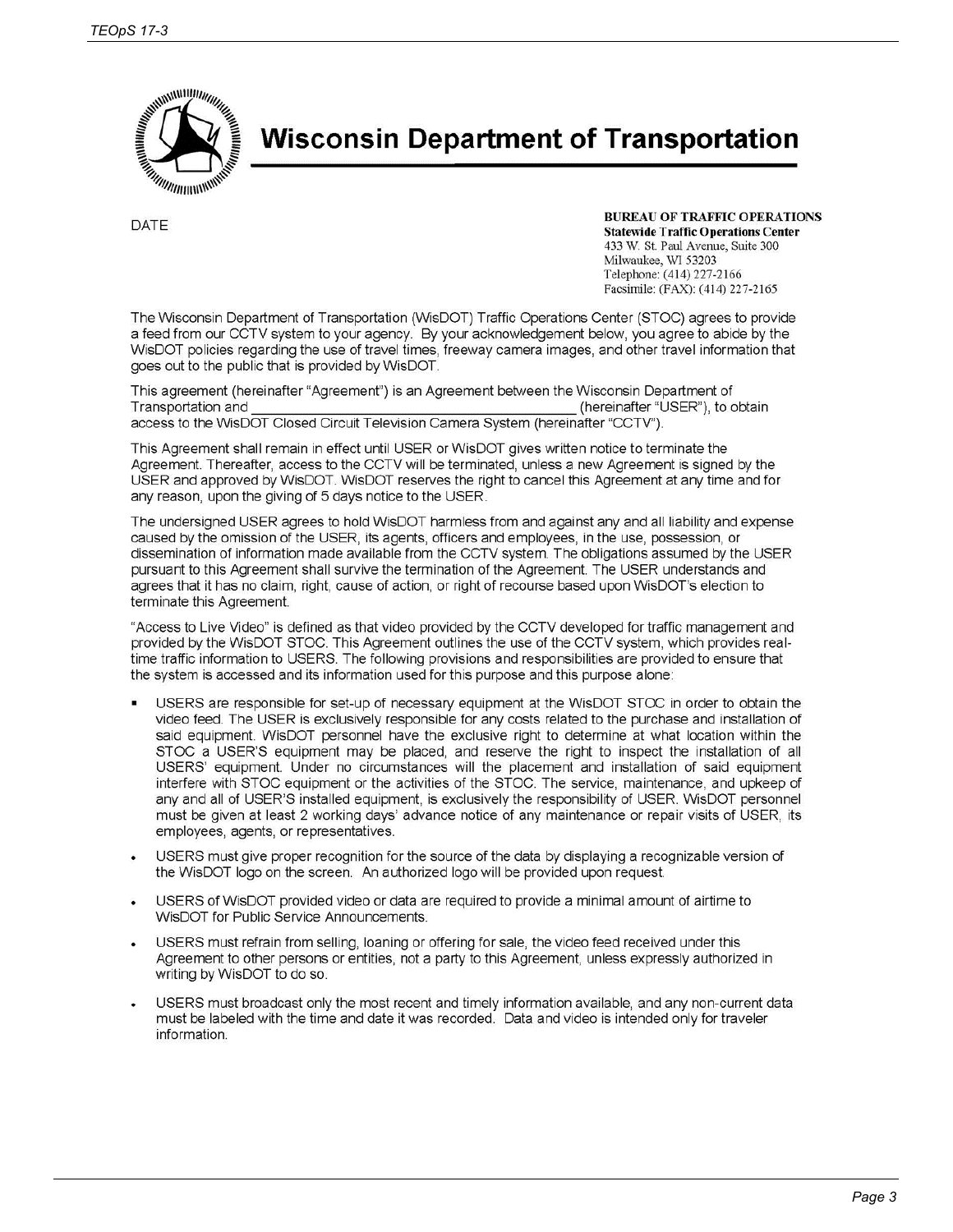Authorized WisDOT Representative

- USERS must maintain the security and integrity of the CCTV system by limiting use of and access to the system to trained and authorized individuals, and by insuring that the system is used for the specific purposes provided for by this Agreement.
- WisDOT agrees to maintain the CCTV system although there is not any express or implied representation that WisDOT will continue to provide such data or images.
- WisDOT may remove any picture from the video feed if the picture is determined by the department to be unacceptable due to quality or content. Occasionally picture quality is degraded due to maintenance troubles, or the content of a picture is deemed inappropriate, such as a long-term study where a camera is focused on a single lane or ramp, or sensitive emergency situation.
- USER may not broadcast or otherwise utilize information contained in live video that is "not public record," including, but not limited to, the names, addresses, phone numbers and/or vehicle/drivers license number. WisDOT will utilize reasonable efforts to prevent the transmission of the information deemed by law and/or agency policy as "not public record". Using or broadcasting this information is expressly prohibited.
- WisDOT will maintain exclusive control of the information and images released from the CCTV system to each USER including but not limited to: determining whether and when to provide a CCTV system feed. from what location, and for what duration.
- WisDOT provides the video and travel times for the use of traveler information only, and WisDOT video should not be used for self-promotion.

WisDOT agrees to provide the services described in this Agreement and under the terms and provisions herein specified. WisDOT reserves the right to make changes to this Agreement at any time without prior notice to the USER. USERS must comply with all provisions of this Agreement. Violations of this Agreement will entitle WisDOT to cancel the service immediately and without prior notice to the USER.

Thank you for your effort to broadcast the WisDOT traffic data to the traveling public. If you have any questions or concerns please contact Anne Reshadi (414 227-2149, anne reshadi@dot.wi.gov). If you have any technical questions or concerns, please contact Paul Keltner (414 227-2141, paul.keltner@dot.wi.gov).

| Signature <b>Commission Commission Commission</b> | Date _______________ |
|---------------------------------------------------|----------------------|
| Acknowledged (Authorized USER Representative)     |                      |
|                                                   |                      |
|                                                   |                      |
|                                                   |                      |
|                                                   | Date ___________     |